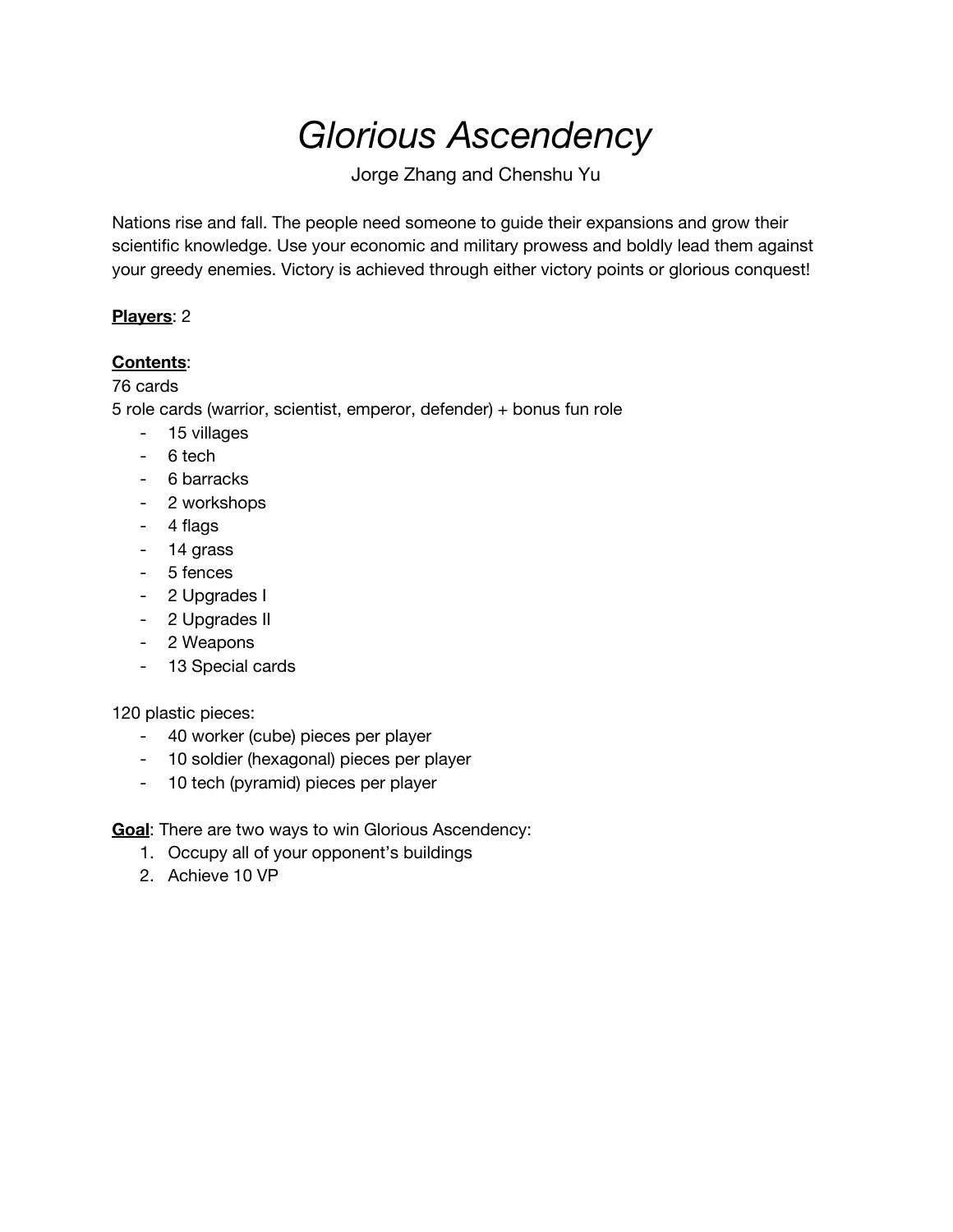

**Set Up**: You will need a decent amount of space

- 1. The first player is the player who most recently read the rules of Glorious Ascendency.
- 2. Place the building cards face up in the center in separate piles so that they are easily accessible to all players. This is the shop.
- 3. Shuffle the Special Card deck and place the top 3 cards face up in the middle.
- 4. Deal 2 random role cards and a storage card to each player.
- 5. The first player chooses one of their two role cards to reveal. They can play as this special role, or flip the card and play as the vanilla role.
- 6. Then, the second player chooses their role card.
- 7. Every player will start with the buildings stated on their role card, and put these cards in front of them.

**Phases**: There are 3 phases to every turn.

- 1. Production phase:
	- a. Place cubes of your color on every unoccupied production building card that you have. (not optional)
	- b. You can now choose to build tech or soldiers by spending the appropriate upkeep. (optional)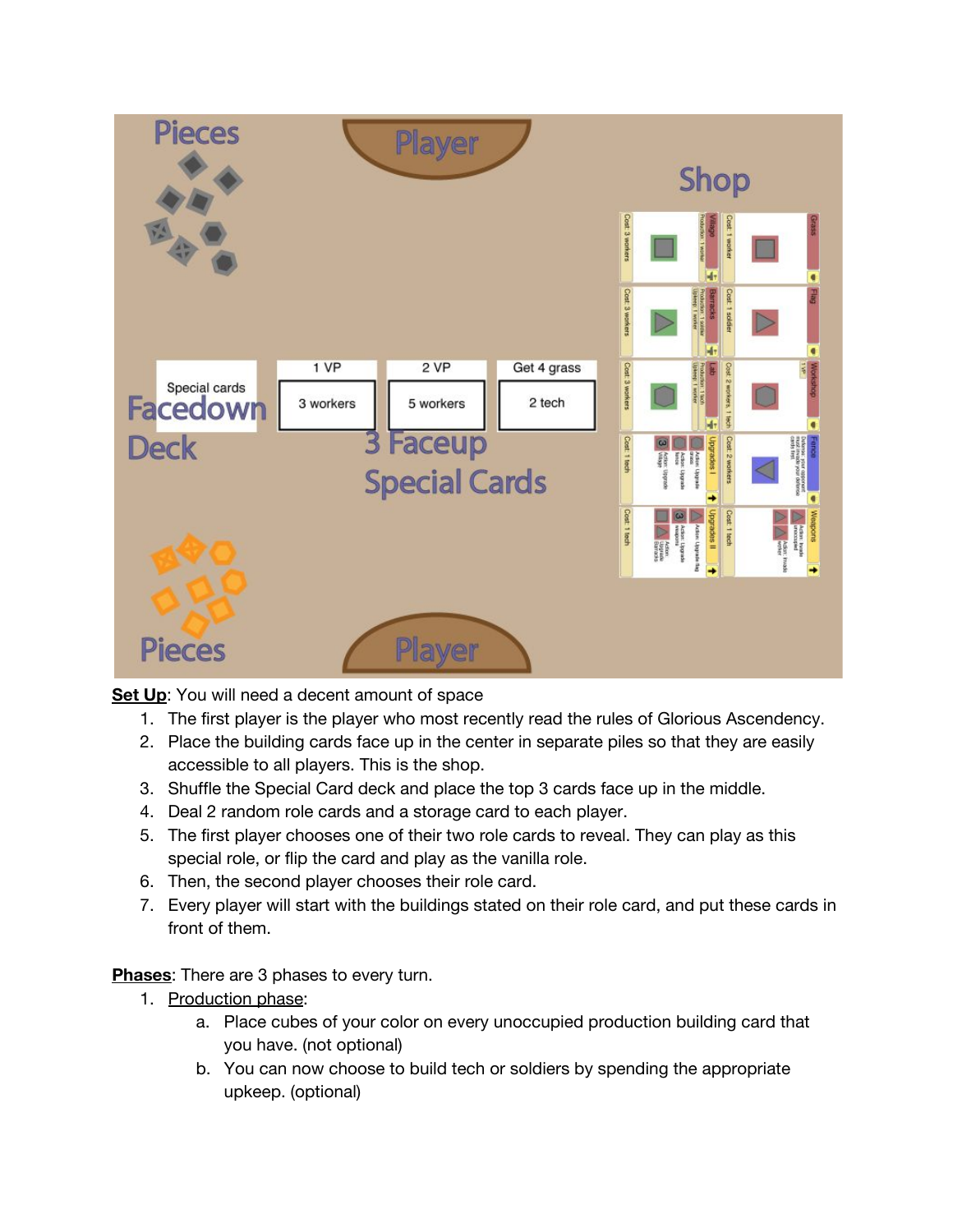- c. Soldiers that are on an opponent's non-defensive building card now goes to your storage card.
- d. If one of your production buildings is occupied by your opponent's soldier, they receive a worker to their storage for each.
- 2. Purchase phase:
	- a. During this phase, you can spend workers, soldiers, and tech to buy cards from the shop and put them in front of you. You may also spend units to place them on cards from the special zone and activate their effects. (optional)
- 3. Action phase:
	- a. During this phase, you may spend the appropriate unit to conduct an action such as upgrading grass, or invading an opponent. (optional)

**Card Types**: There are several different types of cards in the game:

- **Role Cards**: Each role card starts with different buildings and has a once-per-turn effect. They also each have a "building limit" that determines the maximum amount of buildings that they can have.
- **Building cards**:
	- Production buildings (Red Heading, Hammer/Anvil Icon): These produce units and are the core of the economy.
		- Some production buildings have "upkeep" on them, which means that in order to produce a unit the appropriate number of workers must be spent.

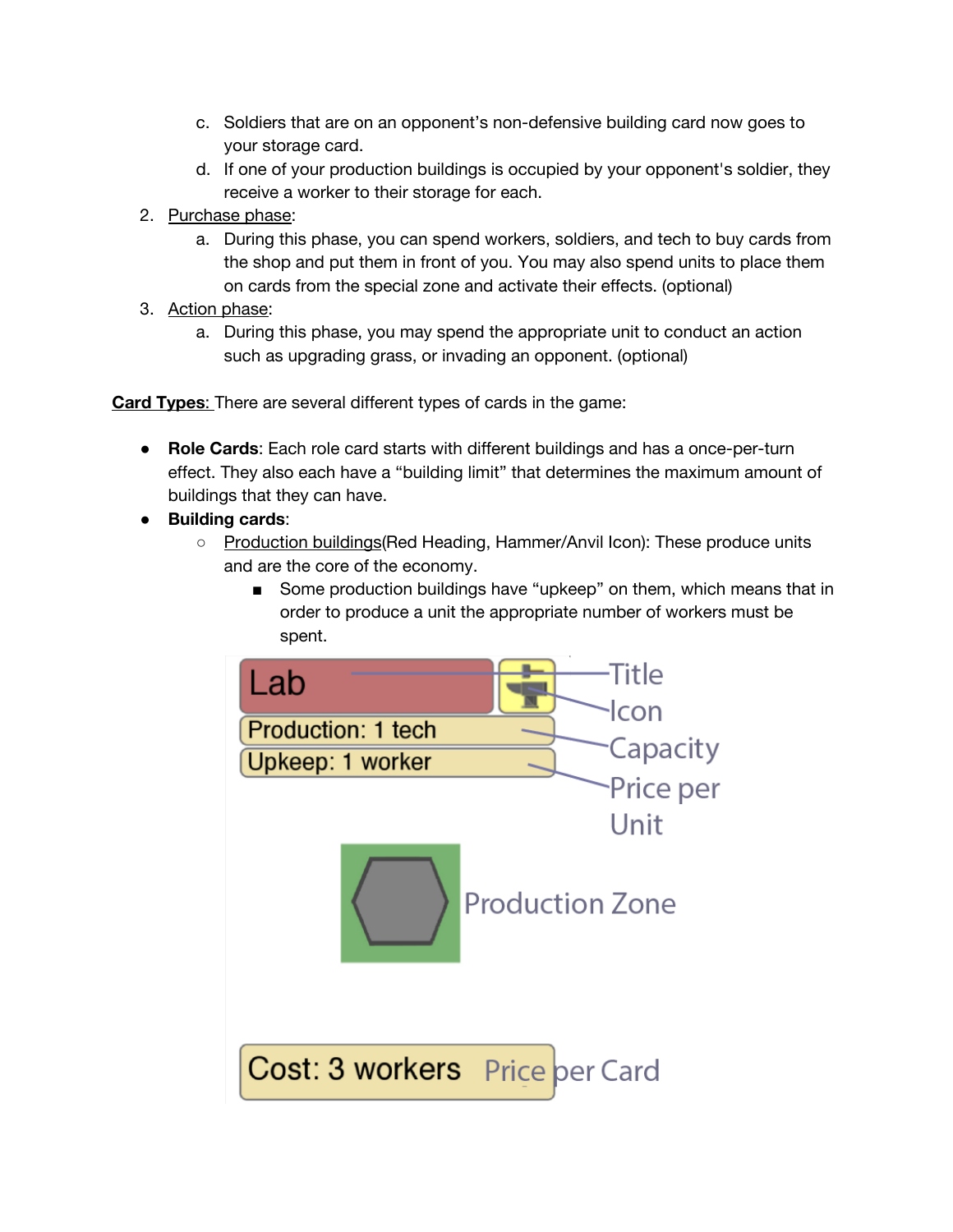- Storage buildings(Red Heading, Cup Icon): These buildings allow a certain type of unit to be moved on top of it (usually to free up space for Production buildings).
	- Sometimes, they can be worth VP. Gardens must be occupied by a worker of your color in order to gain it's VP value.
	- They do not count towards your the building limit.
- Defense buildings(Blue Heading, Cup Icon): These buildings force your opponent to occupy them before occupying any other buildings.
	- They do not count towards your building limit.
- Advancements(Yellow Heading, Arrow Icon):
	- Upgrade cards: These cards allow you to upgrade other building cards for a cost.
		- Each purchase of an upgrade works for only one building
	- Weapons: This card allows you to take aggressive actions against your opponent.
	- They do not count towards your building limit.
	- Only one per player.
- **Special cards**: Cards in the Special Zone that have unique effects.
	- Each special card has a cost. You must have the appropriate number and types of units on the card in order to purchase it. You can pay part of the cost by placing the appropriate units on top of it one turn and then placing the rest of the units on a different turn.
	- $\circ$  3 special cards should be face up at all times. When one is taken, flip the top card from the special deck face-up.
	- You cannot remove units from a Special card, but if you have more units than your opponent on a card, you can discard it to the discard pile.
	- $\circ$  If your opponent's pieces were on the card when purchased or discarded, they return to their storage.
	- Special Actions: These cards have effects written on them that activate when purchased.
	- Victory point cards: These cards have VP associated with them. Purchasing them permanently gives you these VP.

#### *Detailed information on specific cards in the Card Encyclopedia section*

**Actions**: You can pay a cost to take an action.

- Resources are the only limit for actions
- The Weapons Advancement Card opens up offensive actions in the form of raids
	- Invade Unoccupied Move a soldier onto an empty zone on an opponent's card
	- Invade Occupied Take the necessary number of soldiers, discard the unit occupying the target zone, place a soldier on it, discard the remaining soldiers.